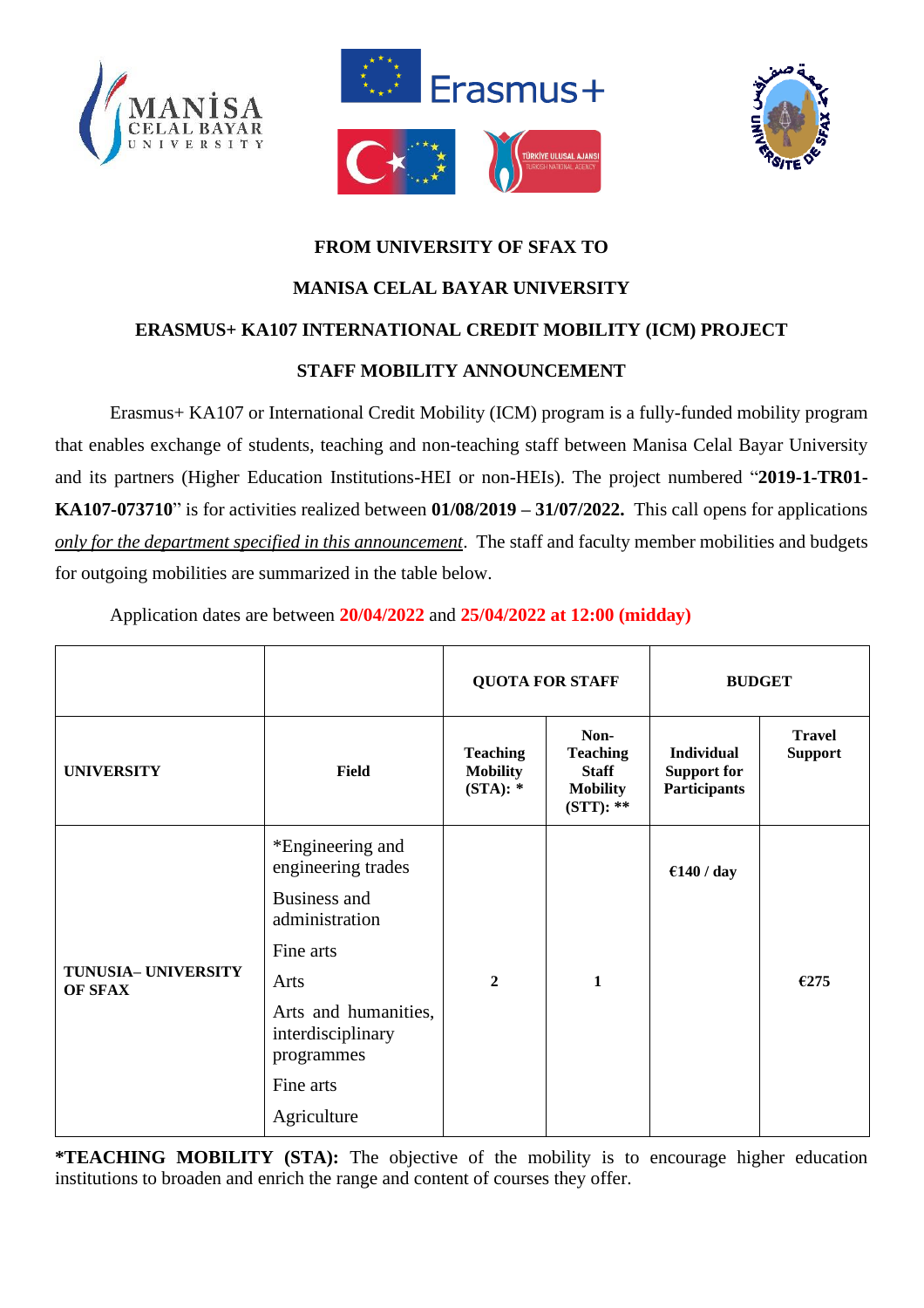





**\*\*TRAINING MOBILITY (STT):** Aim of the activity is to allow the staff to learn and transfer new knowledge relevant to their field and to learn experiences and good practices of partner institution and develop practical skills required for their current job.

#### **WHO CAN PARTICIPATE:**

- $\checkmark$  Full-time academic and administrative staff employed at UNIVERSITY OF SFAX can apply for staff mobility.
- $\checkmark$  Applicants are expected to have knowledge of sufficient foreign language to carry out the activity.
- $\checkmark$  For the faculty exchange, an agreement must be signed by the parties in the relevant field. Please check the list of the partners and the relevant field before submitting your application.

# **FUNDING:**

**1) Individual Support for Participants: Every participant will receive a mobility grant composed of subsistence support according to the length of stay (in days). The 80 % total mobility grant for will be paid before the mobility.**

**2) Travel Support for Participants: Each selected individual participant will receive a travel contribution. Travel grant will be paid before the participants' mobility period. IMPORTANT NOTES:** 

- 1) All participants should abide by the allocated budget constrains since no extra funding is available.
- **2)** The travel budget is calculated according to the travel calculator and even if the ticket fare exceeds the travel support amount, no extra funding can be granted to the participants.
- 3) The duration of the mobility is **minimum 5 days** and **maximum 7 days.**
- 4) The minimum duration of the activity is limited to 5 days excluding travel time. The activity period is 5 days for teaching mobility and 2 days for travel.
- 5) Applicants are expected to have sufficient knowledge of a foreign language to carry out the activity.
- 6) **ICM without Grant Option:** Participants who are entitled to receive an Erasmus+ ICM grant may abandon their right to receiving the grant or eligible applicants may benefit from ICM staff mobility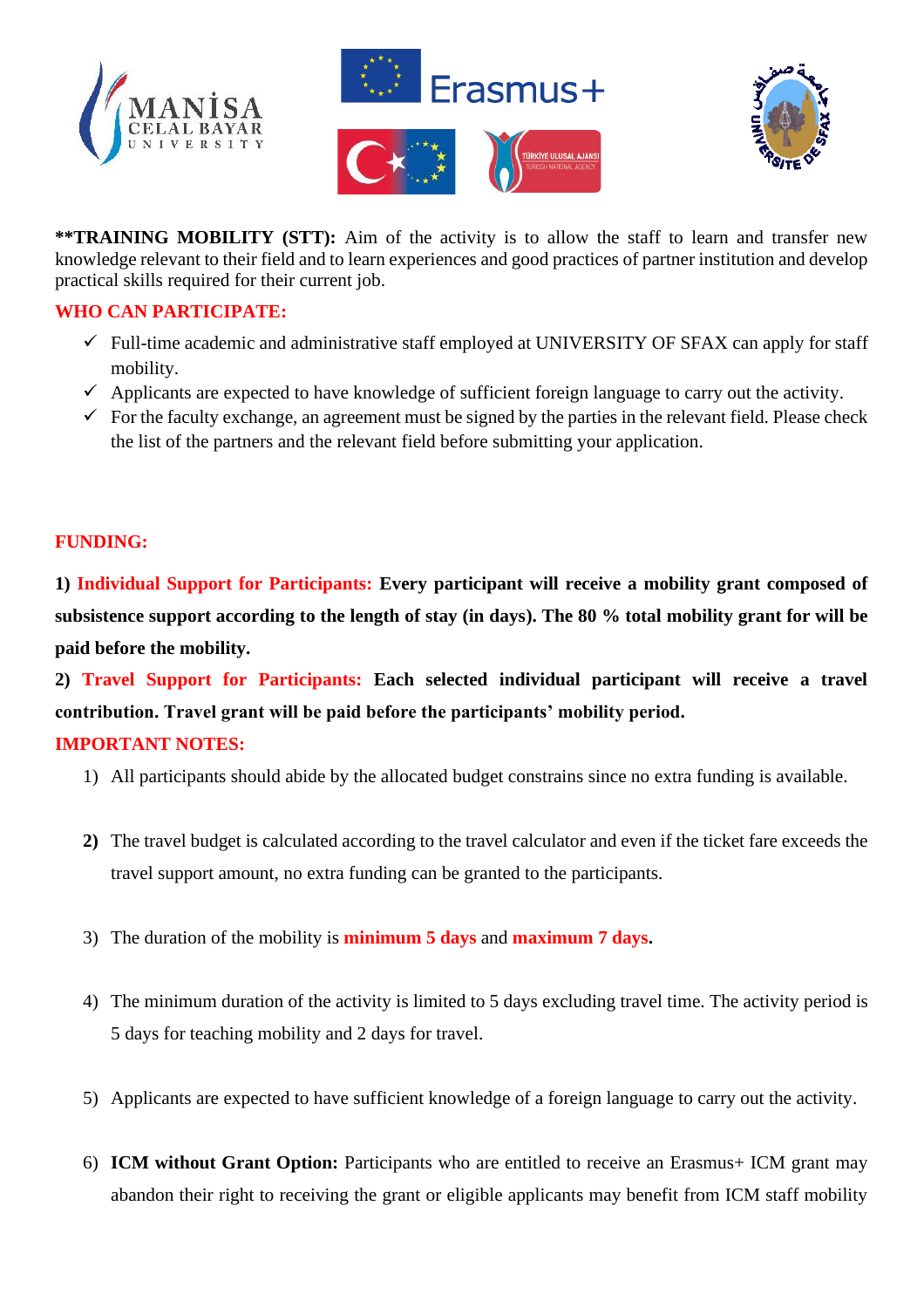





through "without grant option" by declaring that they want to use this right after the announcement of results.

7) **Additional Grant Opportunity for Staff with Special Needs**: Additional grants are available for academic staff with special needs who wish to participate in Erasmus+ ICM programme and where participation would not be possible without extra financial support. In order to learn more about additional grant opportunities for staff with special needs, please get in contact with Mrs Fatma GHORBEL; fatma.ghorbel@usf.tn

# **The Selection Criteria Apply To All Staff:**

**1) For each previous participation in Erasmus+ Staff Mobility within KA107 (Erasmus+ Staff Exchange between Program and Partner Countries): -10 points**

**2) Staff taking part in the Erasmus+ KA107 program for the first time: +5 points**

- **3) Participation in Erasmus programme in the country of nationality: -10 points**
- **4) Disadvantaged staff (with documentation of disability): +10 points**
- **5) Seniority: Junior/ < 5 years of experience + 4 points**

**Intermediate/ 5-10 years of experience + 6 points**

**Senior/ 10+ years of experience + 8 points**

### **APPLICATION DATES**

**-** Applications should be sent to [icm@usf.tn](mailto:icm@usf.tn) between the dates **20/04/2022** and **25/04/2022 at 12:00 (midday)** Late applications will not be accepted.

#### **APPLICATION DOCUMENTS & HOW TO APPLY**

1. All applicants should fill out the **Application Form**. Please fill the application form by computer.

2. **Copy of the Passport or National ID Document** is required.

3. **Foreign Language Proficiency Document.** Even though submission of the foreign language proficiency document is voluntary, applicants who have higher foreign language proficiency grades will have precedence.